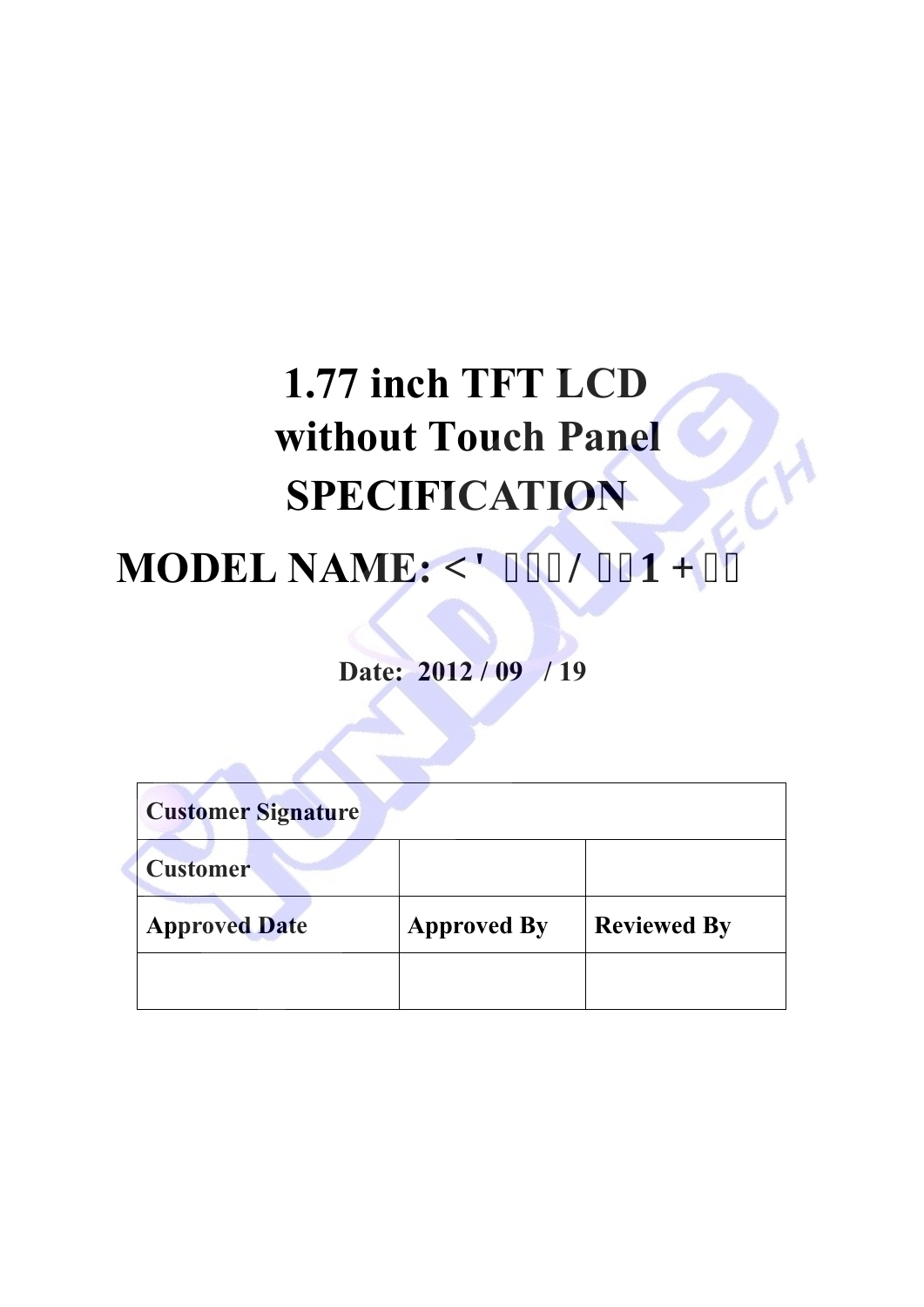# **Revision History**

| <b>Revision</b> | <b>Date</b> | Originator | <b>Detail</b>                                 | <b>Remarks</b> |
|-----------------|-------------|------------|-----------------------------------------------|----------------|
| 1               | 2012-06-29  |            | <b>First Release</b>                          |                |
| $\overline{2}$  | 2012-08-09  |            | Define brightness<br>Define NTSC Ratio(Gamut) | Page 6         |
| 3               | 2012-09-19  |            | Final check : LEDs in parallel                | Page 5         |
| 4               | 2013-01-16  |            | LCD weight: 5.5g                              | Page 4         |
| 5               | 2013-08-27  |            | Modify structure of frame                     | Page 21        |
|                 |             |            |                                               |                |
|                 |             |            |                                               |                |
|                 |             |            |                                               |                |
|                 |             |            |                                               |                |
|                 |             |            |                                               |                |
|                 |             |            |                                               |                |
|                 |             |            |                                               | ٠              |
|                 |             |            |                                               |                |
|                 |             |            |                                               |                |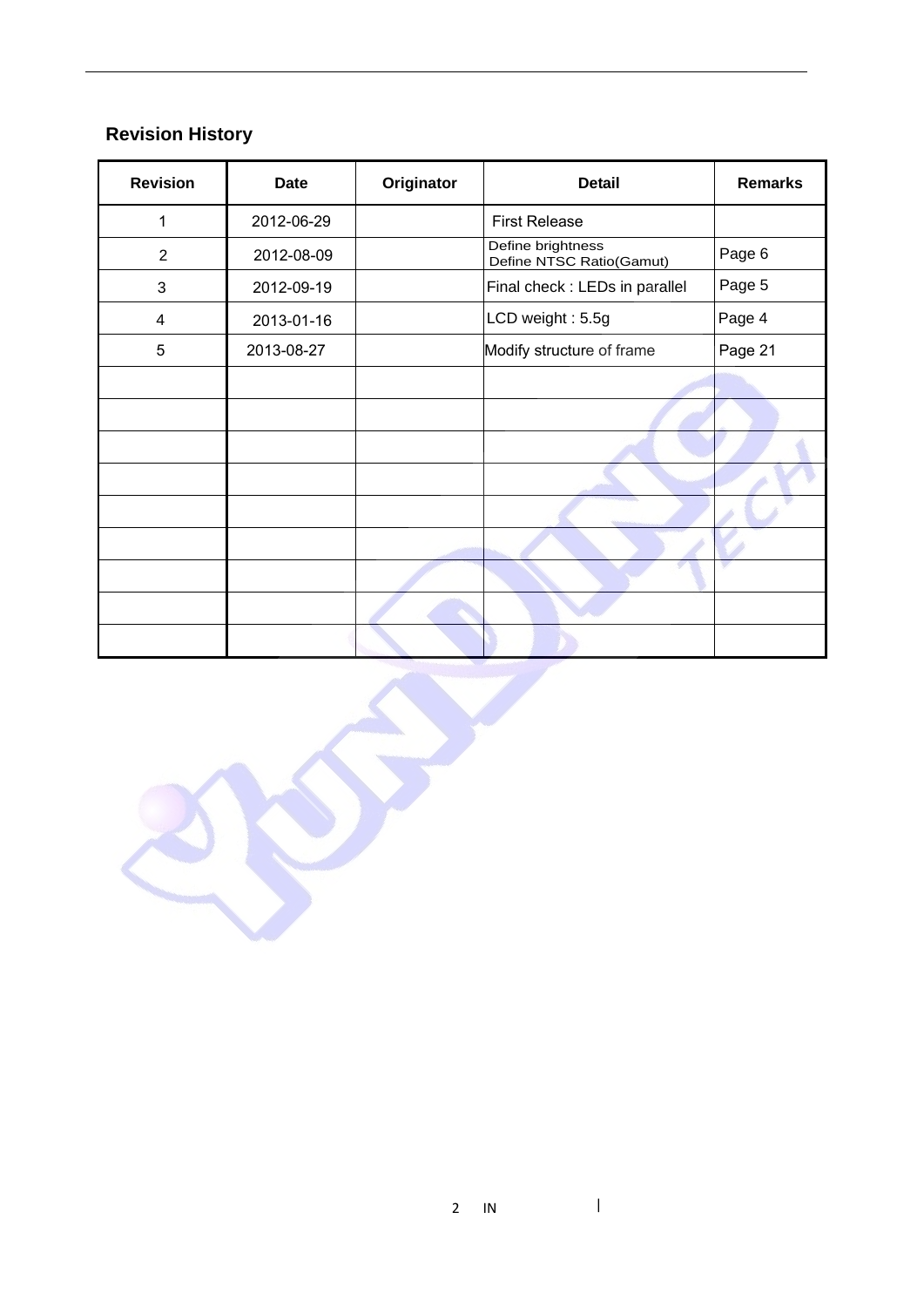# **Table of Contents**

| No.              | Item  | Page |
|------------------|-------|------|
| 1.               |       |      |
| 2.               |       |      |
| 3.               |       |      |
| $\overline{4}$ . |       |      |
| 5.               |       |      |
|                  | 5.1.  |      |
| 6.               |       |      |
|                  | 6.1.  |      |
|                  | 6.2.  |      |
|                  | 6.3.  |      |
|                  | 6.4.  |      |
|                  | 6.5.  |      |
|                  | 6.6.  |      |
| 7.               |       |      |
| 8.               |       |      |
|                  | 8.1.  |      |
| 9.               |       |      |
|                  | 9.1.  |      |
|                  | 9.2.  |      |
|                  |       |      |
|                  |       |      |
| 12.              |       |      |
|                  | 12.1. |      |
|                  | 12.2. |      |
|                  | 12.3. |      |
|                  | 12.4. |      |
|                  | 12.5. |      |
|                  | 12.6. | 18   |
| 13.              |       |      |
|                  |       |      |
|                  | 14.1. |      |
|                  | 14.2. |      |
|                  | 14.3. |      |
|                  | 14.4. |      |
|                  |       |      |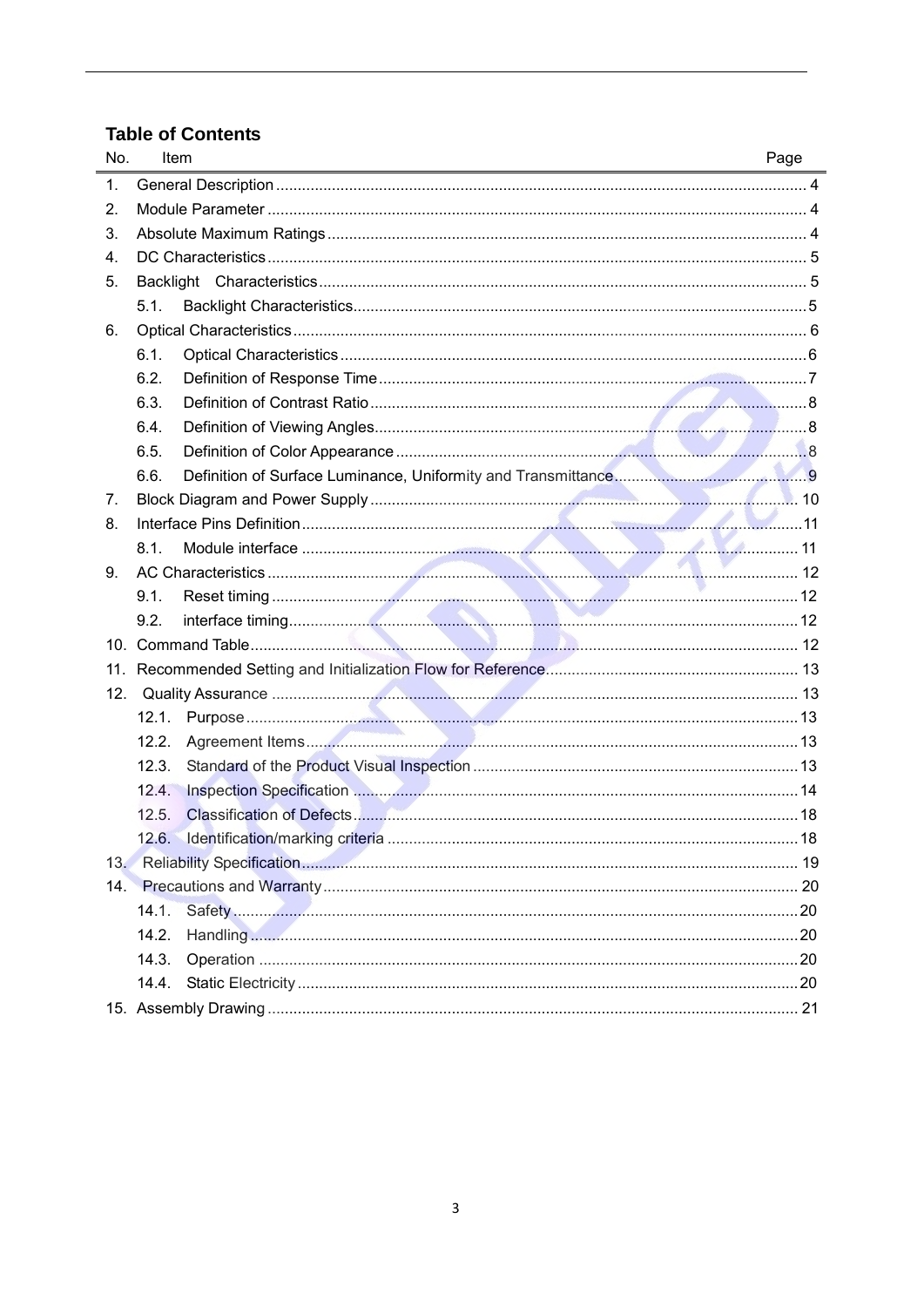## **1. General Description**

This display module is a transmissive type color active matrix TFT(Thin Film Transistor) liquid crystal display (LCD) that uses amorphous silicon TFT as a switching device. This module is composed of a TFT LCD module, a driver circuit, and a back-light unit.

The resolution of a 1.77" contains 128 (RGB)X160dots and can display up to 65k colors.

## **2. Module Parameter**

| <b>Features</b>                      | <b>Details</b>              | Unit       |
|--------------------------------------|-----------------------------|------------|
| Display Size(Diagonal)               | 1.77"                       |            |
| LCD type                             | α-Si TFT                    |            |
| Display Mode                         | TN/ Normally white          |            |
| Resolution                           | 128 RGB x 160               |            |
| <b>View Direction</b>                | 12 O'clock                  | Best image |
| <b>Grayscale Inversion Direction</b> | 6 O'clock                   |            |
| Module Outline                       | 34.7(H) ×46.7(V)×2.5(T)     | mm         |
| <b>TP Outline</b>                    |                             | mm         |
| TP Viewing Area                      |                             |            |
| TP Active Area                       |                             |            |
| <b>Active Area</b>                   | 28.03 (H) $\times$ 35.04(V) | mm         |
| <b>Viewing Area</b>                  | N/A                         |            |
| <b>Pixel Size</b>                    | $0.219(H)$ x0.219 (V)       | mm         |
| <b>Pixel Arrangement</b>             | <b>Stripe</b>               |            |
| <b>Display Colors</b>                | <b>NORMAL WHITE</b>         |            |
| Interface                            | <b>MCU</b> interface        |            |
| Driver IC                            | <b>ST7735S</b>              |            |
| <b>Operating Temperature</b>         | $-20 - 70$                  | °C         |
| Storage Temperature                  | $-30 - 80$                  | °C         |
| Weight                               | 5.5                         | g          |

## **3. Absolute Maximum Ratings**

|                       |              |                       |        |           | $V_{SS}$ =0V, Ta=25°C |
|-----------------------|--------------|-----------------------|--------|-----------|-----------------------|
| <b>Item</b>           | Symbol       | Min.                  | Max.   | Unit      |                       |
|                       | Power supply | VCC                   | $-0.3$ | $+4.8$    |                       |
| <b>Supply Voltage</b> | Analog       | VCI                   | $-0.3$ | $+4.8$    |                       |
|                       | IO           | <b>IOVCC</b>          | $-0.3$ | $+4.6$    |                       |
| Input Voltage         |              | Vi                    | $-0.3$ | IOVCC+0.3 |                       |
| Storage temperature   |              | T<br>stg              | $-40$  | $+125$    | °C                    |
| Operating temperature |              | $\overline{T}$<br>op  | -30    | $+85$     | °C                    |
| Storage humidity      |              | $H_{_{\mathit{stg}}}$ | 10     | Note 1    | %RH                   |
| Operating humidity    |              | $H_{_{op}}$           | 10     | Note 1    | %RH                   |

Note 1: 90%RH max, If Ta is below 50ºC; 60%RH max, If Ta is over 60ºC.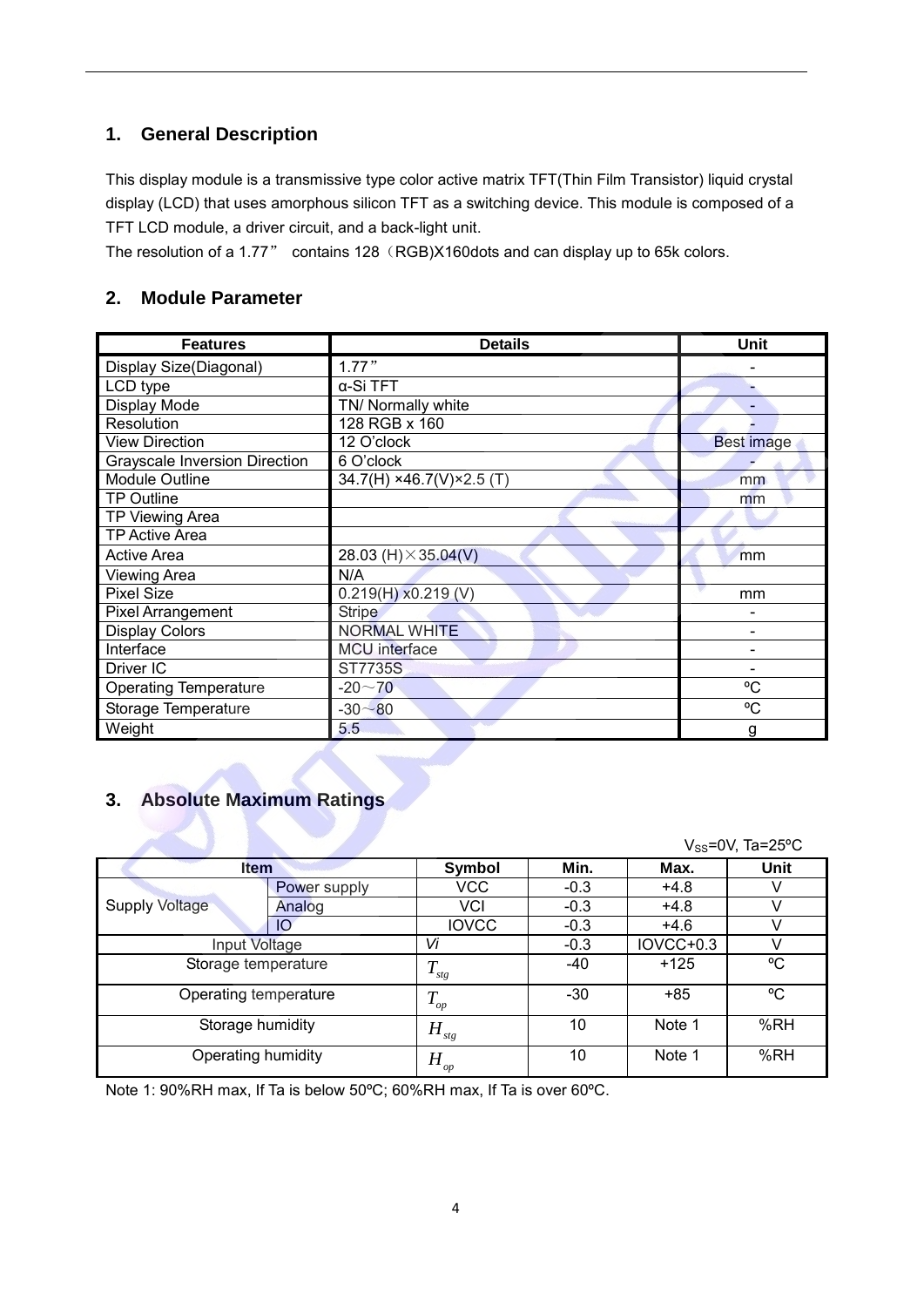# **4. DC Characteristics**

| <b>Item</b>                | Symbol         | Min.                       | Typ.      | Max.                         | Unit         |    |
|----------------------------|----------------|----------------------------|-----------|------------------------------|--------------|----|
|                            | Power supply   | VCC                        | 2.5       | 2.75                         | 4.8          | v  |
| <b>Supply Voltage</b>      | Analog         | VCI                        | 2.5       | 2.75                         | 4.8          | v  |
|                            | IО             | <b>IOVCC</b>               | 1.65      | 1.8                          | 3.7          |    |
| Logic Low input voltage    |                | V <sub>IL</sub>            | 0.0       | $\overline{\phantom{a}}$     | 0.3*IOVCC    |    |
| Logic High input voltage   |                | V <sub>IH</sub>            | 0.7*IOVCC | $\qquad \qquad \blacksquare$ | <b>IOVCC</b> |    |
| Logic Low output voltage   |                | $V_{OL}$                   | 0.0       | $\overline{\phantom{a}}$     | 0.2*IOVCC    | v  |
| Logic High output voltage  |                | $V_{OH}$                   | 0.8*IOVCC |                              | <b>IOVCC</b> | V  |
| <b>Current Consumption</b> | Normal display | <b>Ivdd</b>                |           |                              |              | mA |
|                            | Standby mode   | Ivdd-                      |           |                              |              | uA |
| Frame Frequency            |                | $\mathsf{f}_{\mathsf{FR}}$ | -         | TBD                          |              | Hz |

# **5. Backlight Characteristics**

## **5.1. Backlight Characteristics**

| 5.<br><b>Backlight Characteristics</b><br>5.1. Backlight Characteristics |                              |                          |            |     |            |              |
|--------------------------------------------------------------------------|------------------------------|--------------------------|------------|-----|------------|--------------|
| <b>Item</b>                                                              | Symbol                       | <b>Condition</b>         | <b>Min</b> | Typ | <b>Max</b> | Unit         |
| <b>Forward Voltage</b>                                                   | $V_{_f}$                     | Ta=25 $°C, I_F=30mA$     |            | 3.2 |            | <b>V/LED</b> |
| <b>Forward Current</b>                                                   | $I_f$                        | Ta=25 °C, $V_F$ =3.2V    |            | 30  |            | mA           |
| Luminance                                                                | $L_{\!\scriptscriptstyle V}$ |                          | 3200       |     |            | $cd/m^2$     |
| Uniformity                                                               | Avg                          |                          | 80         | ۳   |            | $\%$         |
| <b>CIE</b>                                                               | X.                           |                          | 0.26       |     | 0.3        |              |
|                                                                          | Y                            |                          | 0.26       |     | 0.3        |              |
| Power dissipation                                                        | $P_d$                        |                          | ۰          |     |            | mW           |
| <b>Backlight Driving Voltage</b>                                         | <b>VAK</b>                   |                          |            | 3.2 | -          | v            |
| Drive method                                                             | Constant current             |                          |            |     |            |              |
| <b>LED Configuration</b>                                                 |                              | 2 White LEDs in parallel |            |     |            |              |

*Note:* Test condition  $I_f$  =30mA, Ta=25°C.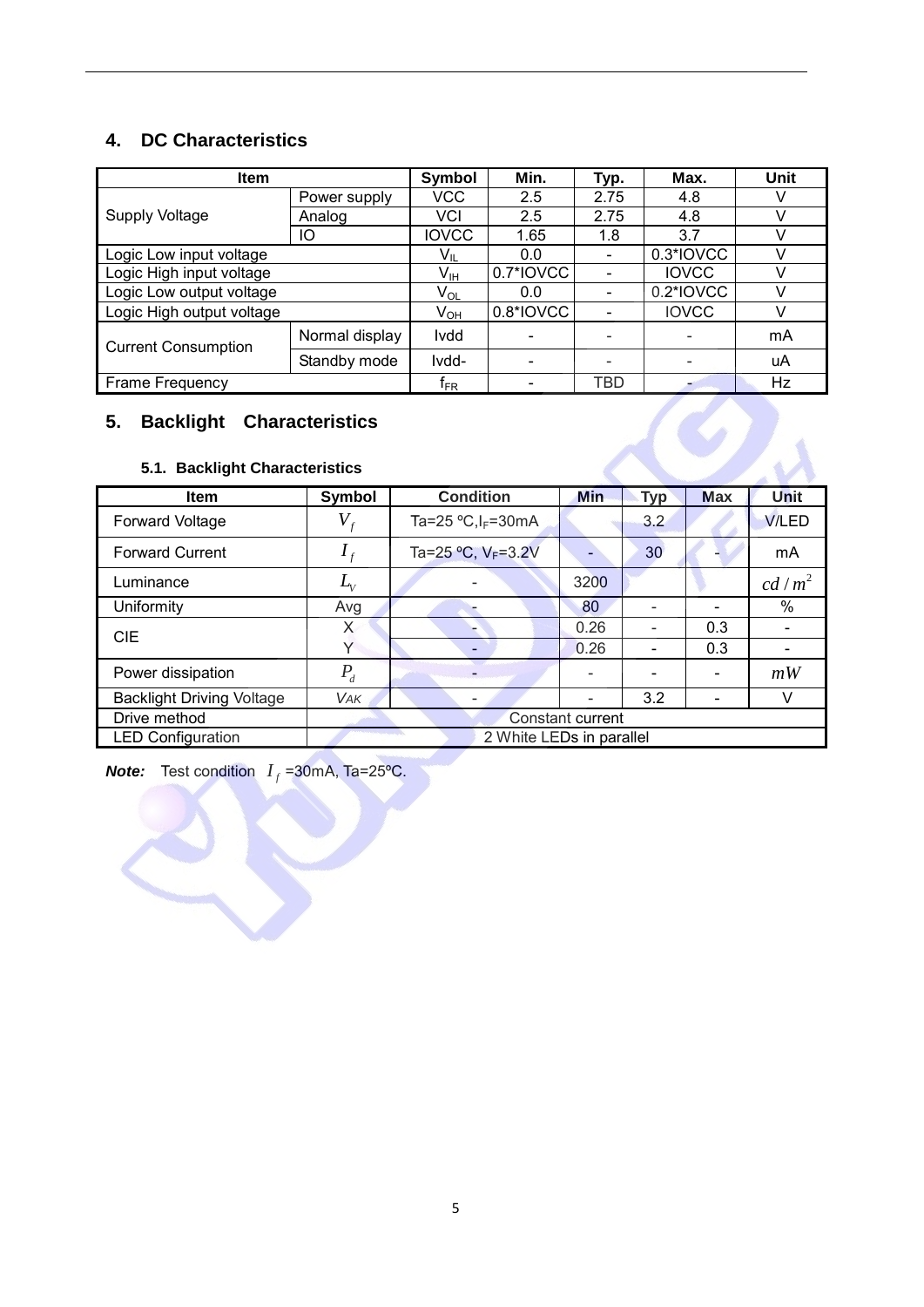# **6. Optical Characteristics**

## **6.1. Optical Characteristics**

EST

## Ta=25ºC, VDD=2.8V, TN LC+ Polarizer

|                                  | Item                       |             | <b>Symbol</b> | <b>Condition</b>                |       | <b>Specification</b> |       | Unit              |
|----------------------------------|----------------------------|-------------|---------------|---------------------------------|-------|----------------------|-------|-------------------|
|                                  |                            |             |               |                                 | Min.  | Typ.                 | Max.  |                   |
|                                  | LCM/ Display brightness    |             | Lv            |                                 | 240   | 260                  |       | $cd/m^2$          |
|                                  | Luminance on TP            |             |               | Normally                        |       |                      |       |                   |
|                                  | surface( $I_f$ =30mA)      |             | Lv            | viewing angle                   |       | <b>TBD</b>           |       | cd/m <sup>2</sup> |
|                                  | Contrast ratio(See 6.3)    |             | CR            | $\theta_x = \theta_y = 0^\circ$ | 400   | 500                  |       |                   |
| Backlight On (Transmissive Mode) | Response time<br>(See 6.2) |             | $TR+TF$       |                                 |       | 8                    | 16    | ms                |
|                                  |                            | Red         | <b>XR</b>     |                                 | 0.606 | 0.626                | 0.646 |                   |
|                                  |                            |             | YR            |                                 | 0.314 | 0.334                | 0.354 |                   |
|                                  |                            | Green       | XG            |                                 | 0.257 | 0.277                | 0.297 |                   |
|                                  | Chromaticity               |             | YG            |                                 | 0.529 | 0.549                | 0.569 |                   |
|                                  | Transmissive               | <b>Blue</b> | $X_B$         |                                 | 0.122 | 0.142                | 0.162 |                   |
|                                  | (See 6.5)                  |             | YB            |                                 | 0.102 | 0.122                | 0.142 |                   |
|                                  |                            | White       | Xw            |                                 | 0.283 | 0.303                | 0.323 |                   |
|                                  |                            |             | Yw            |                                 | 0.305 | 0.325                | 0.345 |                   |
|                                  |                            | Horizont    | $\theta$ X+   |                                 | 35    | 45                   |       |                   |
|                                  | Viewing                    | al          | $\theta$ x-   | Cente<br>$\geq 10$              | 35    | 45                   |       |                   |
|                                  | Angle<br>(See 6.4)         | Vertical    | $\theta$ Y+   |                                 | 35    | 45                   |       | Deg.              |
|                                  |                            |             | $\theta$ Y-   |                                 | 10    | 20                   |       |                   |
|                                  | <b>NTSC Ratio(Gamut)</b>   |             | L,            |                                 | 4 0   | 40                   |       | $\%$              |

o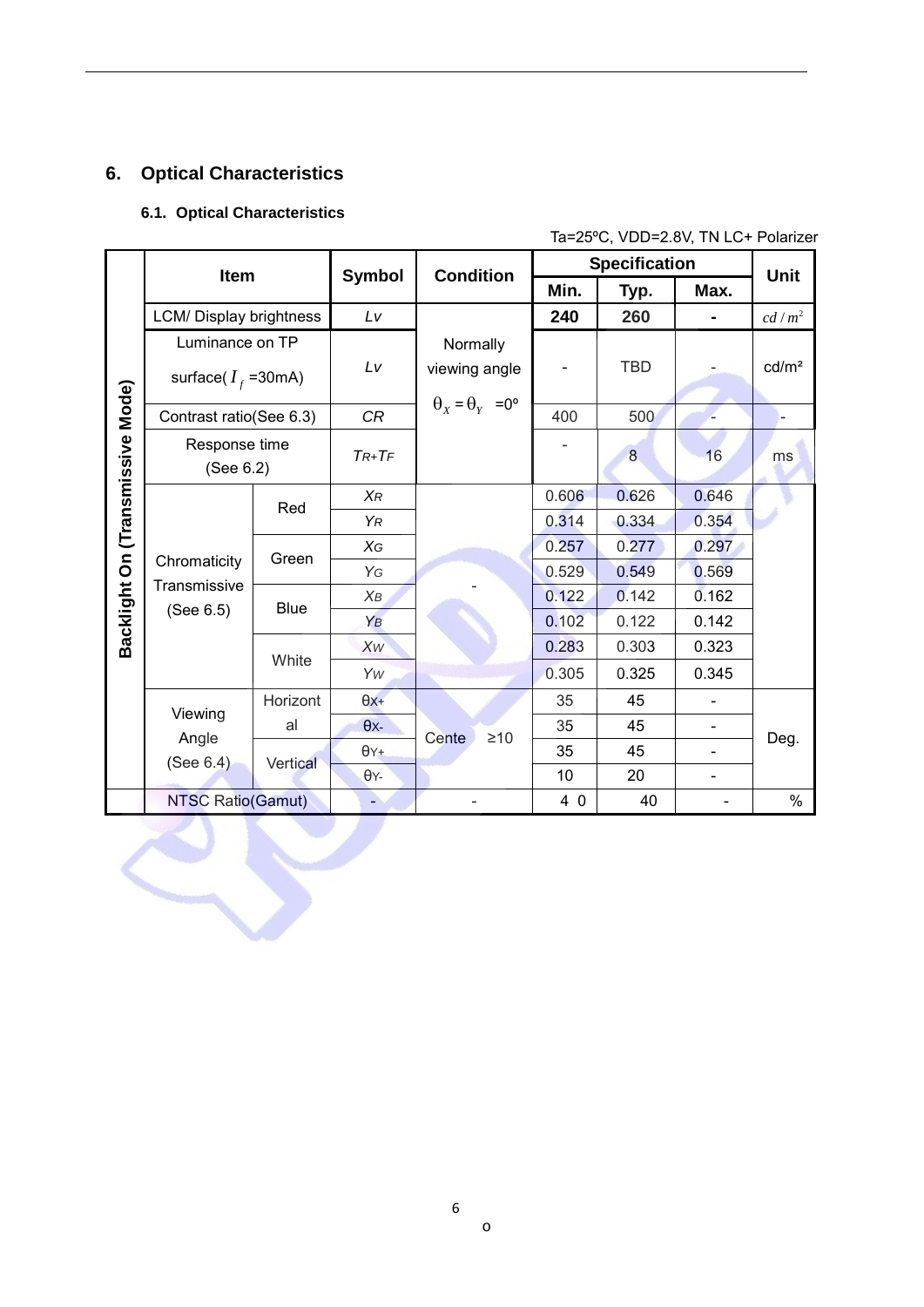#### **6.2. Definition of Response Time**

#### 6.2.1. Normally Black Type (Negative)



Tr is the time it takes to change form non-selected state with relative luminance 10% to selected state with relative luminance 90%;

Tf is the time it takes to change from selected state with relative luminance 90% to non-selected state with relative luminance 10%.

#### 6.2.2. Normally White Type (Positive)



Tr is the time it takes to change form non-selected state with relative luminance 90% to selected state with relative luminance 10%;

Tf is the time it takes to change from selected state with relative luminance 10% to non-selected state with relative luminance 90%;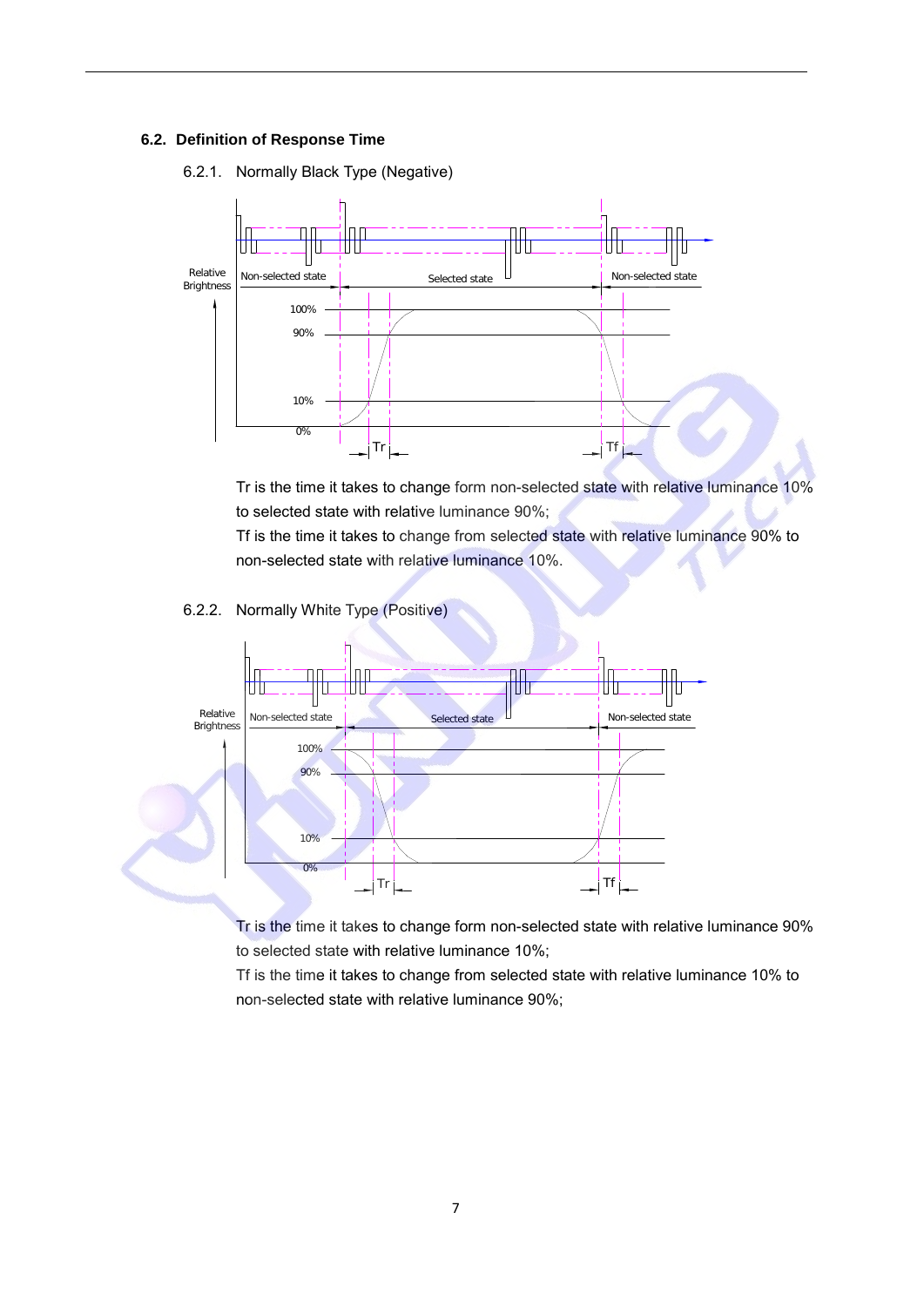#### **6.3. Definition of Contrast Ratio**

Contrast is measured perpendicular to display surface in reflective and transmissive mode. The measurement condition is:

| <b>Measuring Equipment</b>      | BM-7 or EQUI             |
|---------------------------------|--------------------------|
| <b>Measuring Point Diameter</b> | 3mm/1mm                  |
| <b>Measuring Point Location</b> | Active Area centre point |
|                                 | A: All Pixels white      |
| Test pattern                    | B: All Pixel black       |
| Contrast setting                | Maximum                  |

Definitions: CR (Contrast) = Luminance of White Pixel / Luminance of Black Pixel

#### **6.4. Definition of Viewing Angles**



Measuring machine: LCD-5100 or EQUI

#### **6.5. Definition of Color Appearance**

 $R, G, B$  and W are defined by  $(x, y)$  on the IE chromaticity diagram NTSC=area of RGB triangle/area of NTSC triangleX100% Measuring picture: Red, Green, Blue and White (Measuring machine: BM-7)

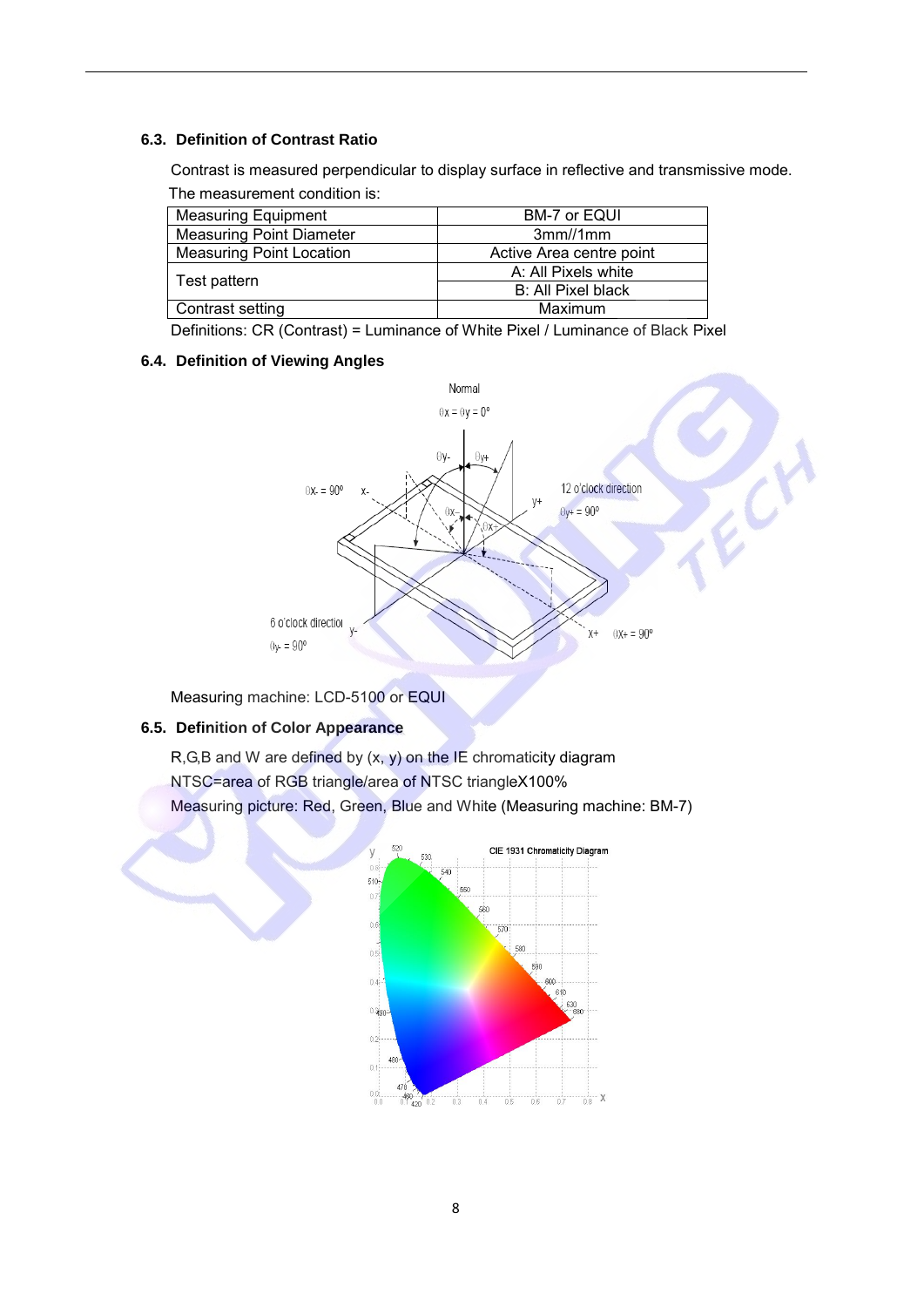#### **6.6. Definition of Surface Luminance, Uniformity and Transmittance**

Using the transmissive mode measurement approach, measure the white screen luminance of the display panel and backlight.

- 6.6.1. Surface Luminance:  $L_V$  = average ( $L_{P1}:L_{P9}$ )
- 6.6.2. Uniformity = Minimal  $(L_{P1}:L_{P9})$  / Maximal  $(L_{P1}:L_{P9})$  \* 100%
- 6.6.3. Transmittance =  $L_V$  on LCD /  $L_V$  on Backlight \* 100%

Note : Measuring machine: BM-7

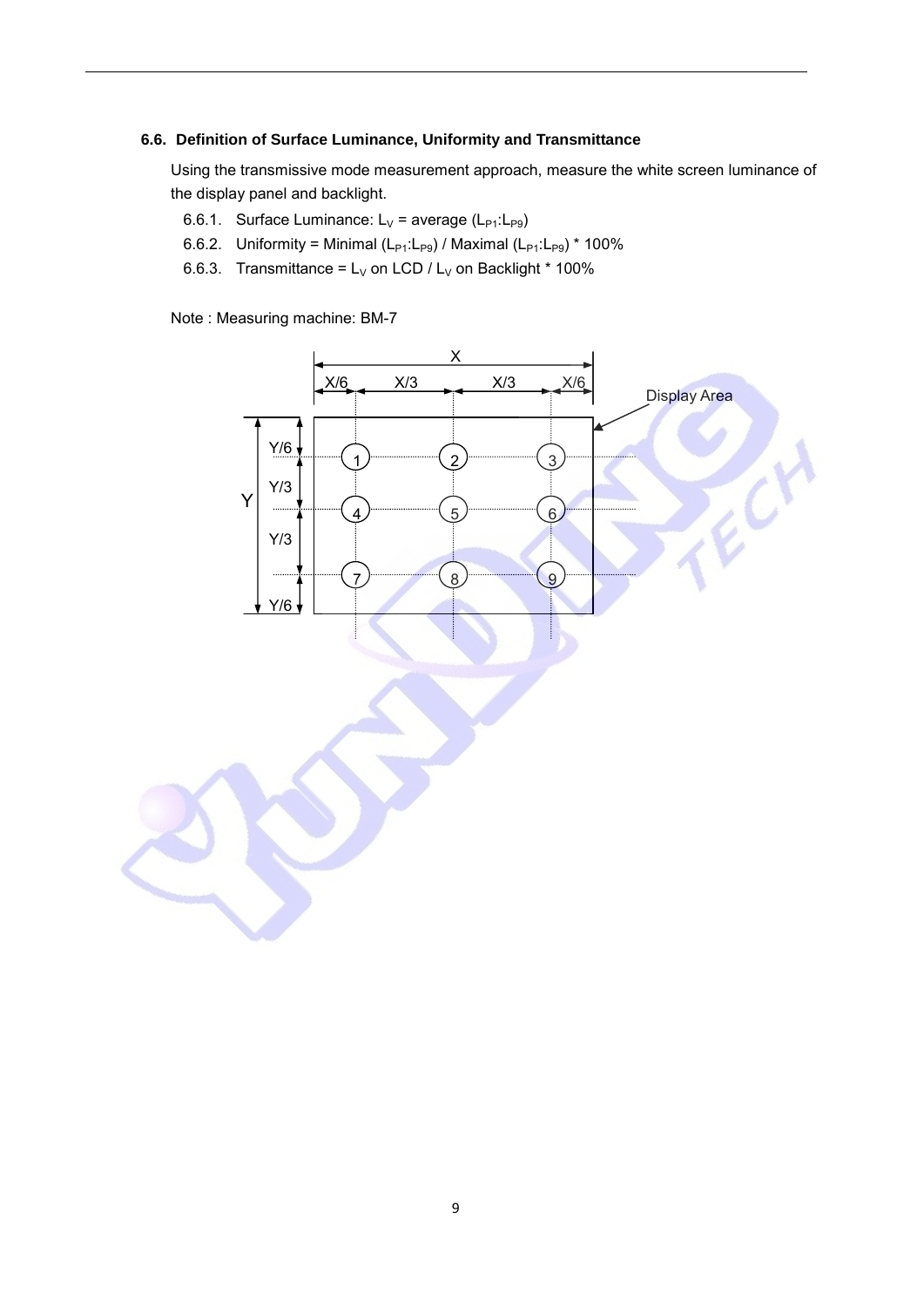## **7. Block Diagram and Power Supply**

`

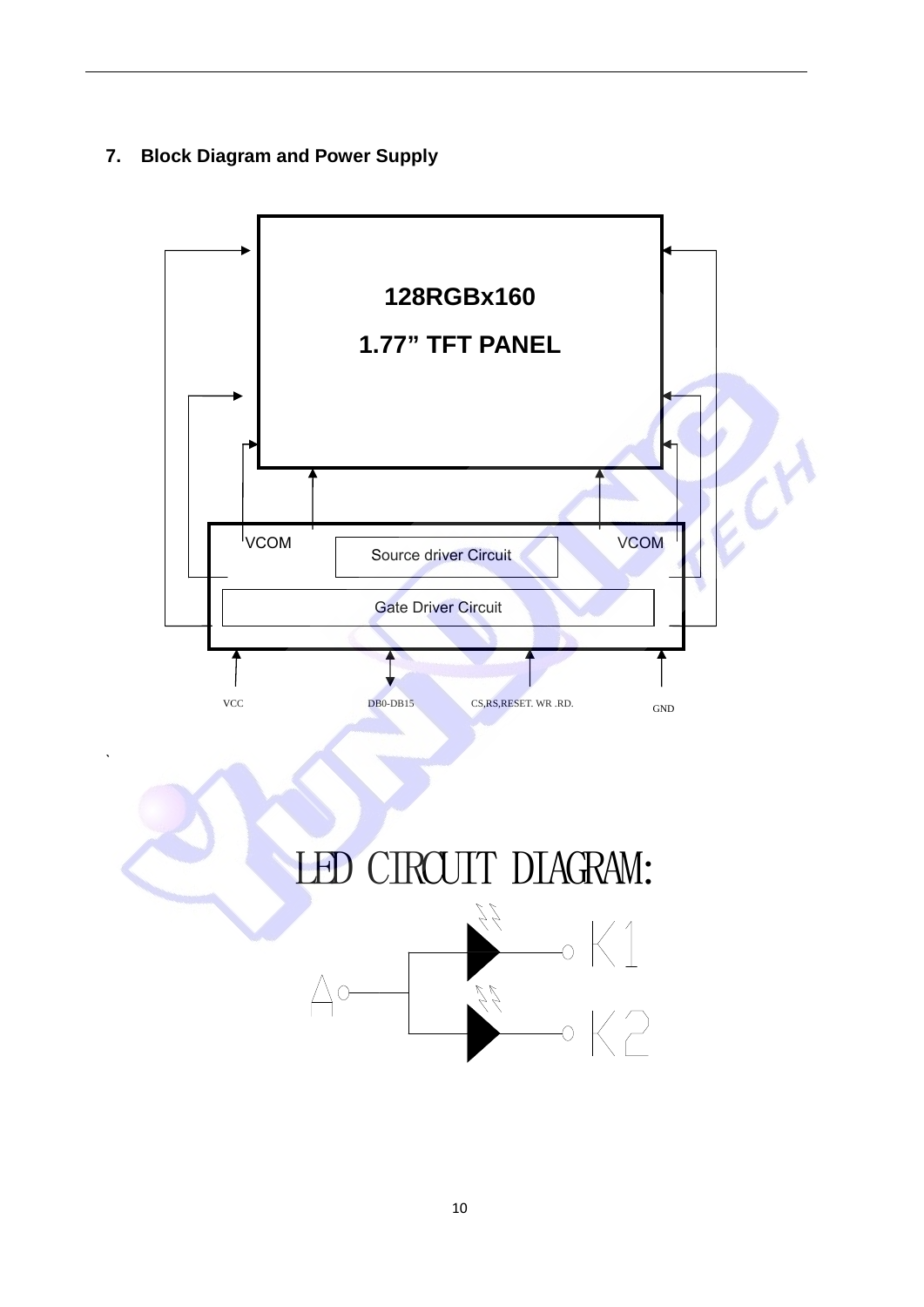# **8. Interface Pins Definition**

## **8.1. Module interface**

 $\blacktriangledown$ 

| No.            | Symbol          | <b>VO</b>    | <b>DESCRIPTION</b>                                                                  |  |
|----------------|-----------------|--------------|-------------------------------------------------------------------------------------|--|
| 1              | <b>GND</b>      | p            | Ground                                                                              |  |
| 2              | LEDK1           | P            | Back light cathode                                                                  |  |
| 3              | LEDA            | P            | Back light anode                                                                    |  |
| 4              | LEDK2           | P            | Back light cathode                                                                  |  |
| 5              | <b>VCC</b>      | P            | <b>Analog Supply Voltage</b>                                                        |  |
| 6              | ID              |              | No Connect                                                                          |  |
| $\overline{7}$ | IM <sub>0</sub> | <sup>1</sup> | System interface select.<br>Low: 8-bit bus interface,<br>High: 16-bit bus interface |  |
| 8              | <b>CS</b>       | T            | <b>Chip selection</b>                                                               |  |
| $9 - 24$       | $DB15\neg DB0$  |              | Data input                                                                          |  |
| 25             | <b>RD</b>       | Ð            | <b>Read signal</b>                                                                  |  |
| 26             | <b>WR</b>       | 4.           | Write signal                                                                        |  |
| 27             | <b>RS</b>       | J            | Command/Data select signal                                                          |  |
| 28             | <b>RESET</b>    | J.           | Reset signal                                                                        |  |
| 29             | <b>IOVCC</b>    | P            | Logic Supply Voltage                                                                |  |
| $30 - 32$      | <b>NC</b>       |              | No Connect                                                                          |  |
| 33             | <b>GND</b>      | P            | Ground                                                                              |  |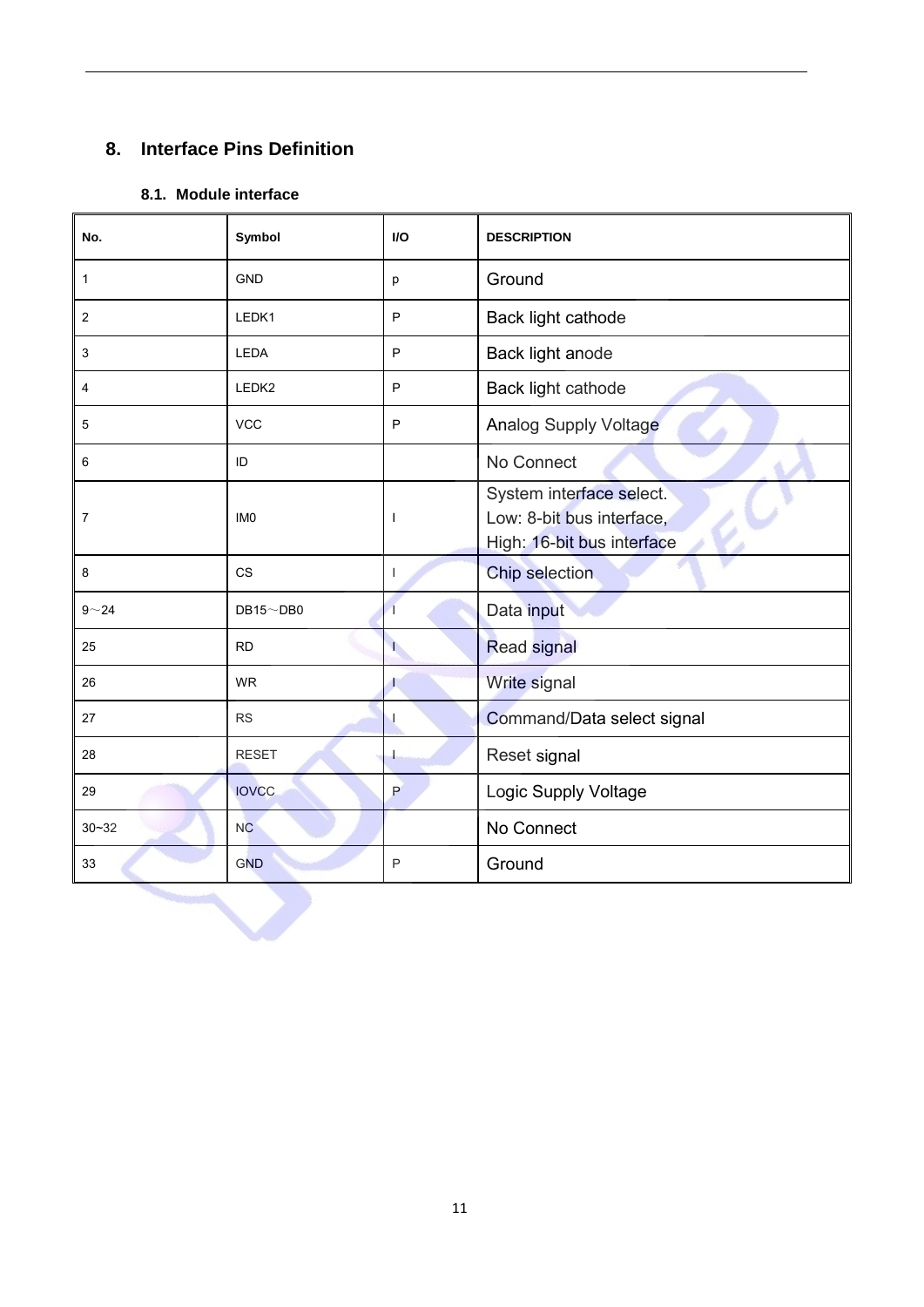## **9. AC Characteristics**

**9.1.** Reset timing

Please refer to IC datasheet.

#### **9.2. interface timing**

9.2.1. MCU interface timing requirement 1 Please refer to IC datasheet

## **10. Command Table**

Please refer to IC datasheet.

Acco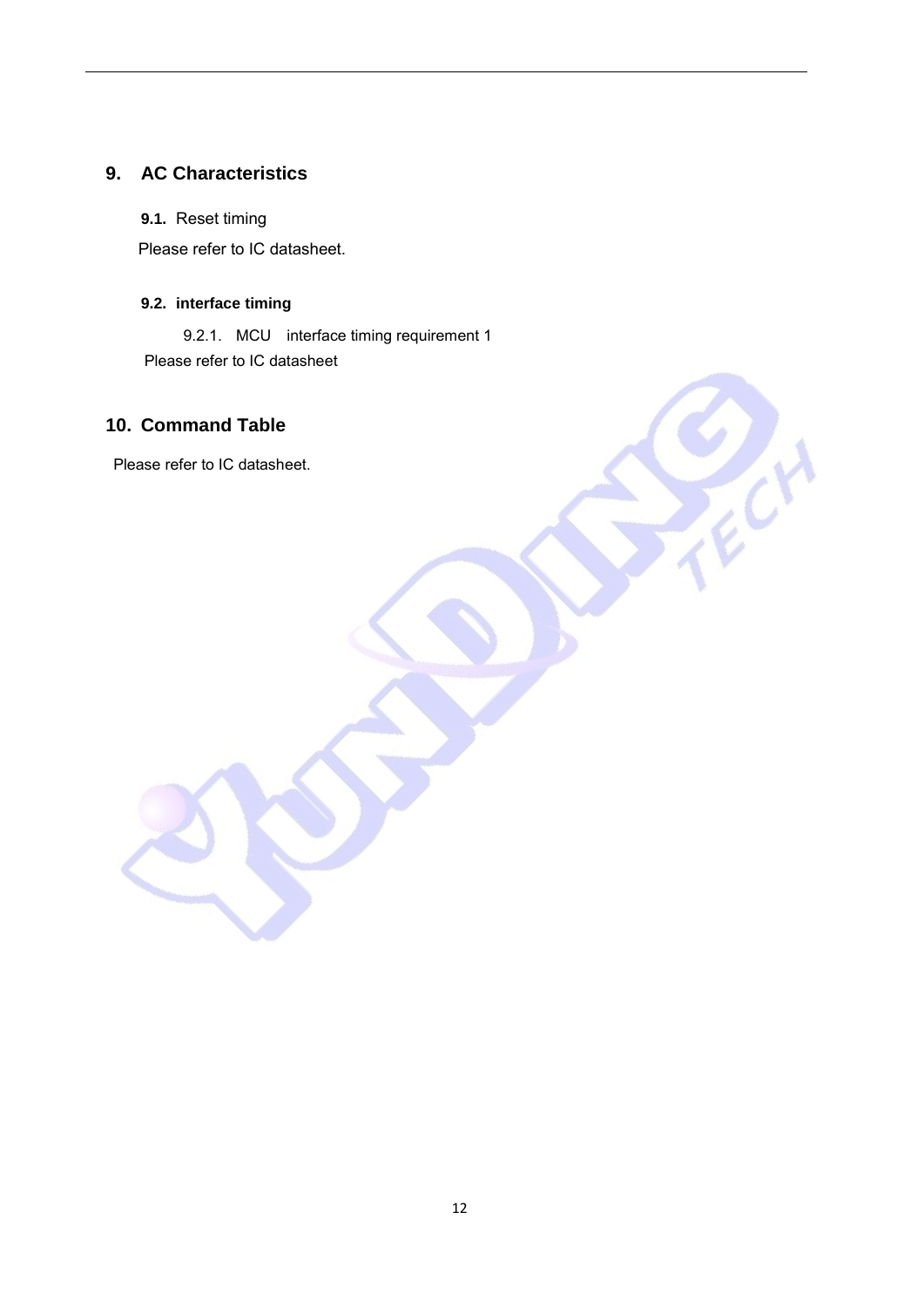## **11. Recommended Setting and Initialization Flow for Reference.**

TBD.

## **12. Quality Assurance**

## **12.1. Purpose**

This standard for Quality Assurance assures the quality of LCD module products supplied to customer by Inteltronic display.

#### **12.2. Agreement Items**

Inteltronic and customer shall negotiate if the following situation occurs:

12.4.1 Discrepancies between Inteltronics QA standards and customer's QA standards.

12.4.2 Additional requirement to be added in product specification.

12.4.3 Any other special problem.

## **12.3. Standard of the Product Visual Inspection**

- 12.3.1 Appearance inspection:
	- 12.3.1.1 The inspection must be under illumination about 1000 1500 lx, and the distance of view must be at 30cm ± 2cm.
	- 12.3.1.2 The viewing angle should be 45° from the vertical line without reflection light or follows customer's viewing angle specifications.
	- 12.3.1.3 Definition of area: A Zone: Active Area, B Zone: Viewing Area,



12.3.2 Basic principle:

 12.3.2.1 A set of sample to indicate the limit of acceptable quality level must be discussed by both Inteltronic and customer when there is any dispute happened.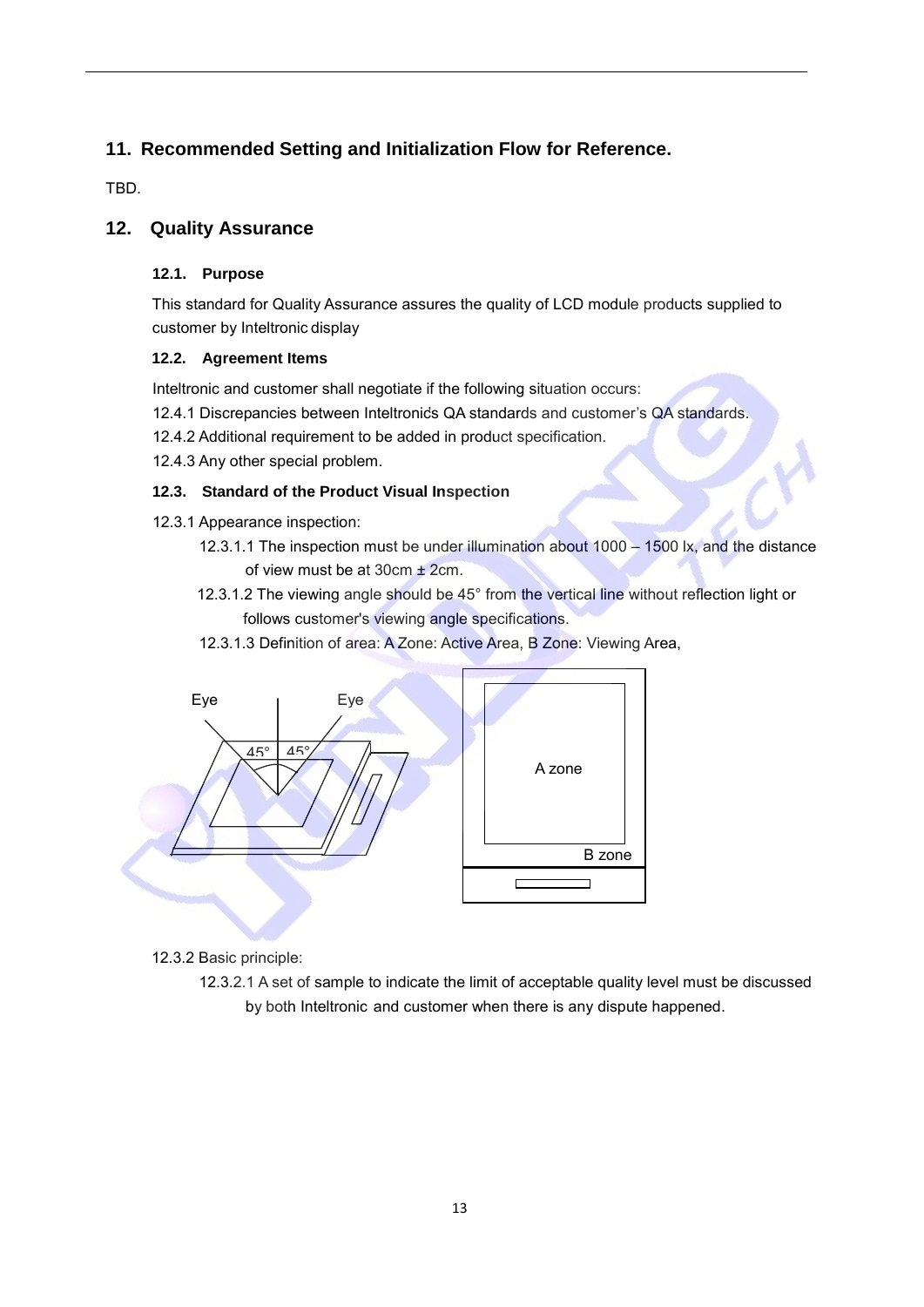## **12.4. Inspection Specification**

| No. | Item                                                                      | Criteria (Unit: mm)    |                                                        |                                                  |  |
|-----|---------------------------------------------------------------------------|------------------------|--------------------------------------------------------|--------------------------------------------------|--|
|     |                                                                           |                        | Area<br>Size                                           | Acc. Qty                                         |  |
|     | Black / White spot                                                        |                        | $\phi \leqslant 0.10$                                  | Ignore                                           |  |
|     | Foreign material                                                          |                        | $0.10 < \phi \leq 0.20$                                | $\overline{2}$                                   |  |
| 01  | (Round type)<br>Pinholes                                                  |                        | $0.20 < \phi \le 0.25$                                 | 1                                                |  |
|     | Stain                                                                     |                        | $0.25 < \phi$                                          | $\mathbf 0$                                      |  |
|     | Particles inside cell.<br>(Minor defect)                                  | $\varphi$ = (a + b) /2 | Total                                                  | no include<br>$\overline{2}$<br>$\phi \leq 0.10$ |  |
|     |                                                                           |                        | Distance between 2 defects should more than 3mm apart. |                                                  |  |
|     |                                                                           | $\overline{M}$         | I.                                                     |                                                  |  |
| 02  | <b>Black and White line</b><br>Scratch<br>Foreign material<br>(Line type) | Length                 | Width                                                  | Acc. Qty                                         |  |
|     | (Minor defect)                                                            | $\prime$               | $W \leq 0.03$                                          | Ignore                                           |  |
|     |                                                                           | $L \cong 2$            | $0.03 < W \le 0.05$                                    | 1                                                |  |
|     |                                                                           | $\prime$               | 0.05 < W                                               | 0                                                |  |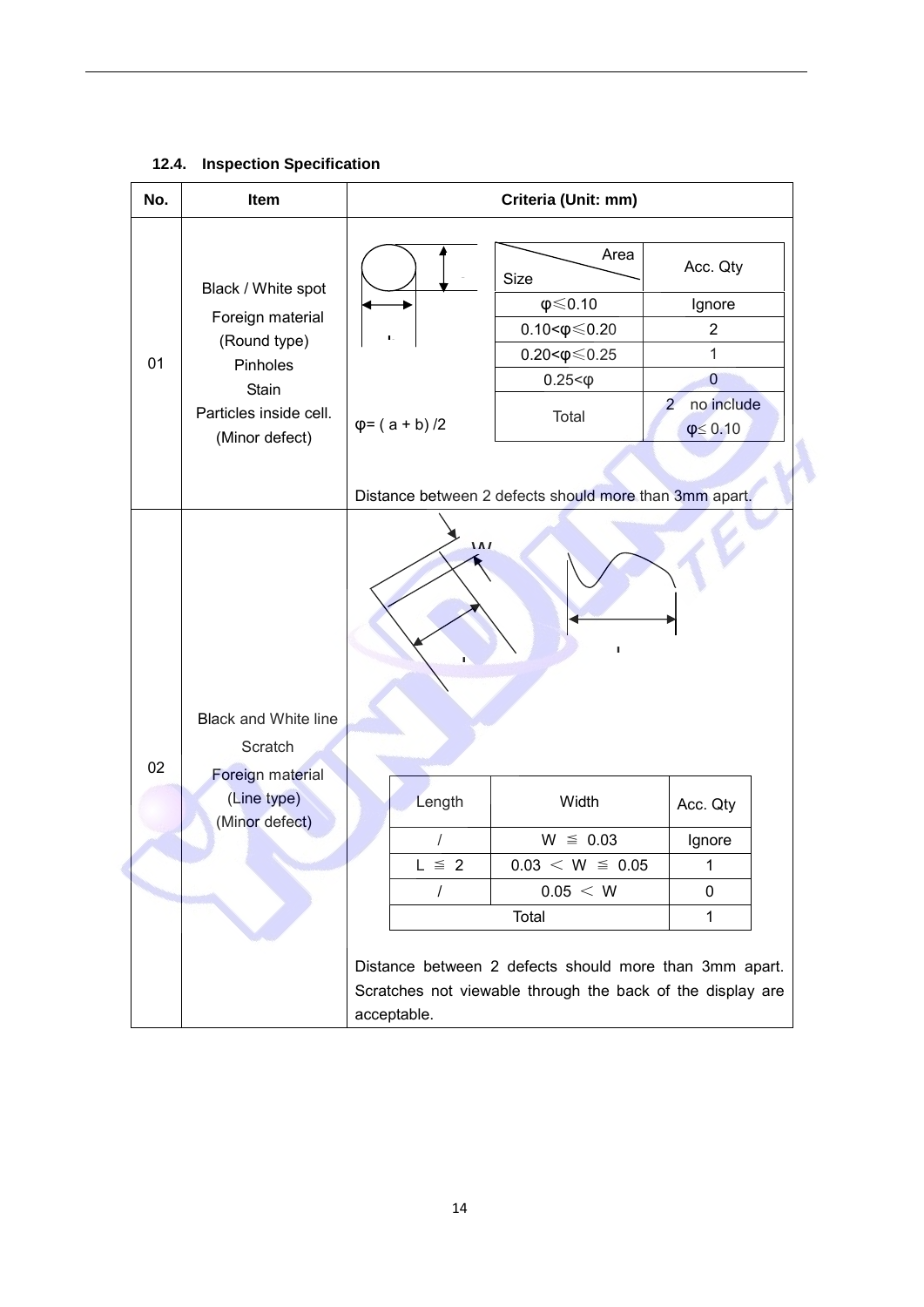| 03 | Glass Crack<br>(Minor defect) |                                                               |
|----|-------------------------------|---------------------------------------------------------------|
|    |                               | LCD with extensible crack line is unacceptable(When press the |
|    |                               | cracked LCD area, the line will expand, we define it is       |
|    |                               | extensible crack line)                                        |

|    | Glass Chipping Pad Area:<br>(Minor defect) |                                                                                                           |                    |  |
|----|--------------------------------------------|-----------------------------------------------------------------------------------------------------------|--------------------|--|
| 04 |                                            | Length and Width<br>c < 5.0, b < 0.4<br>a <glass th="" thickness<=""><th>Acc. Qty<br/>Ignore</th></glass> | Acc. Qty<br>Ignore |  |
|    | Glass Chipping Rear of Pad Area:           |                                                                                                           |                    |  |
|    | (Minor defect)                             | Length and Width                                                                                          | Acc. Qty           |  |
|    |                                            | c > 3.0, b < 1.0                                                                                          | 1                  |  |
|    |                                            | c < 3.0, b < 1.0                                                                                          | $\overline{2}$     |  |
| 05 |                                            | $c<$ 3.0, $b<$ 0.5                                                                                        | $\overline{4}$     |  |
|    |                                            | a <glass td="" thickness<=""></glass>                                                                     |                    |  |
|    |                                            |                                                                                                           |                    |  |
|    | Chipping Except Pad Area:<br>Glass         |                                                                                                           |                    |  |
|    | (Minor defect)                             | Length and Width                                                                                          | Acc. Qty           |  |
|    |                                            | $c \le 0.6$ , b< 5.0                                                                                      | Ignore             |  |
|    |                                            | a <glass td="" thickness<=""><td></td></glass>                                                            |                    |  |
| 06 |                                            |                                                                                                           |                    |  |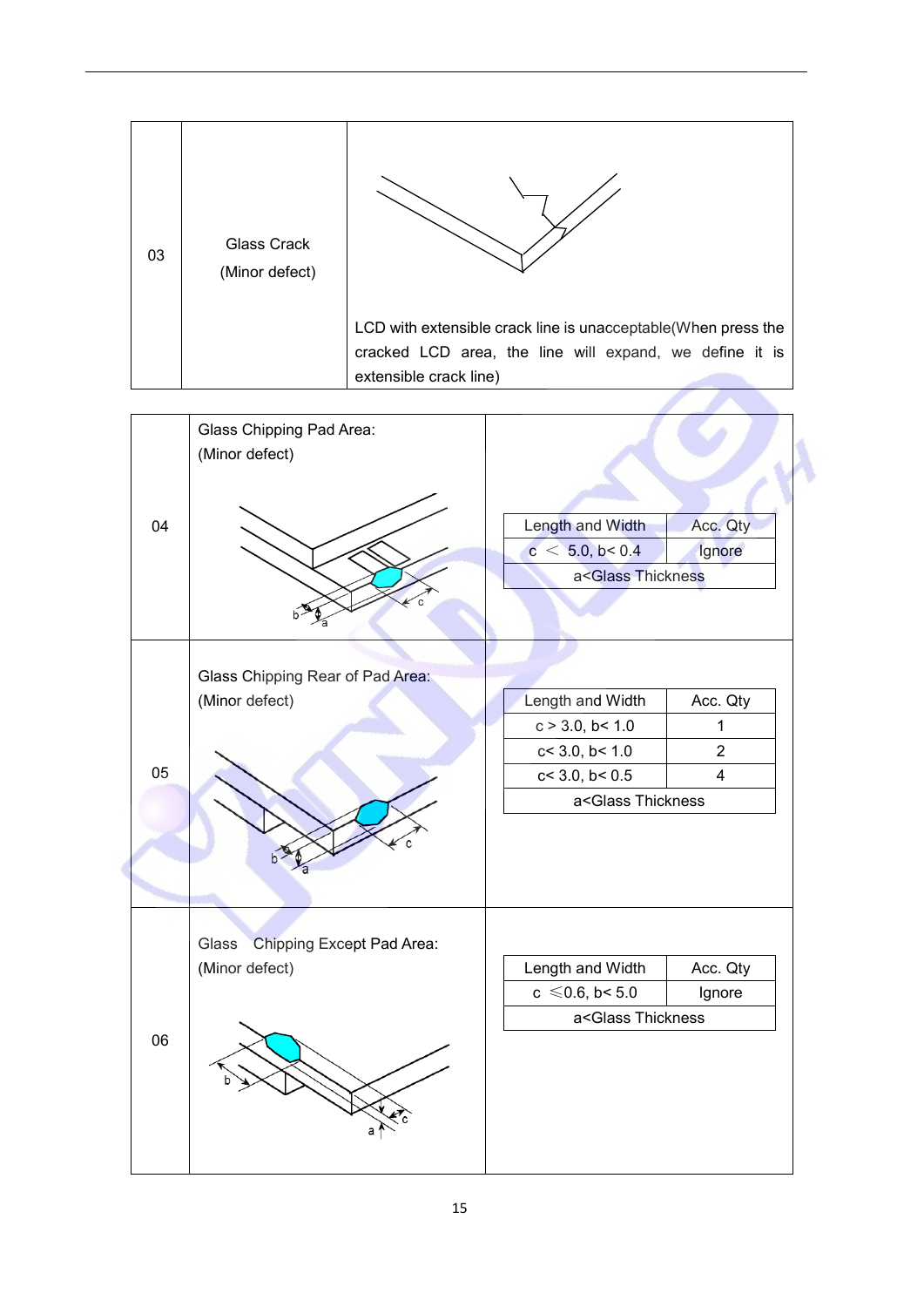|    | Glass Corner Chipping:<br>(Minor defect)                                 | Length and Width                                          | Acc. Qty                                                                                                            |  |
|----|--------------------------------------------------------------------------|-----------------------------------------------------------|---------------------------------------------------------------------------------------------------------------------|--|
|    |                                                                          | $c < 2.0$ , $b < 1.5$                                     | Ignore                                                                                                              |  |
|    |                                                                          | $c < 1.5$ , $b < 2$                                       | Ignore                                                                                                              |  |
| 07 |                                                                          | a <glass td="" thickness<=""><td></td></glass>            |                                                                                                                     |  |
|    |                                                                          |                                                           |                                                                                                                     |  |
|    | Glass Burr:<br>(Minor defect)                                            |                                                           |                                                                                                                     |  |
|    |                                                                          | Length                                                    | Acc. Qty                                                                                                            |  |
| 08 |                                                                          | F < 0.5                                                   | Ignore                                                                                                              |  |
|    |                                                                          | Glass burr don't affect assemble and<br>module dimension. |                                                                                                                     |  |
| 09 | FPC Defect:<br>(Minor defect)<br>$a -$<br>$W \rightarrow$<br>→∃←<br>$a-$ | (w: circuitry width.)<br>distortion.                      | 9.1 Dent, pinhole width a <w 3.<br="">9.2 Open circuit is unacceptable.<br/>9.3 No oxidation, contamination and</w> |  |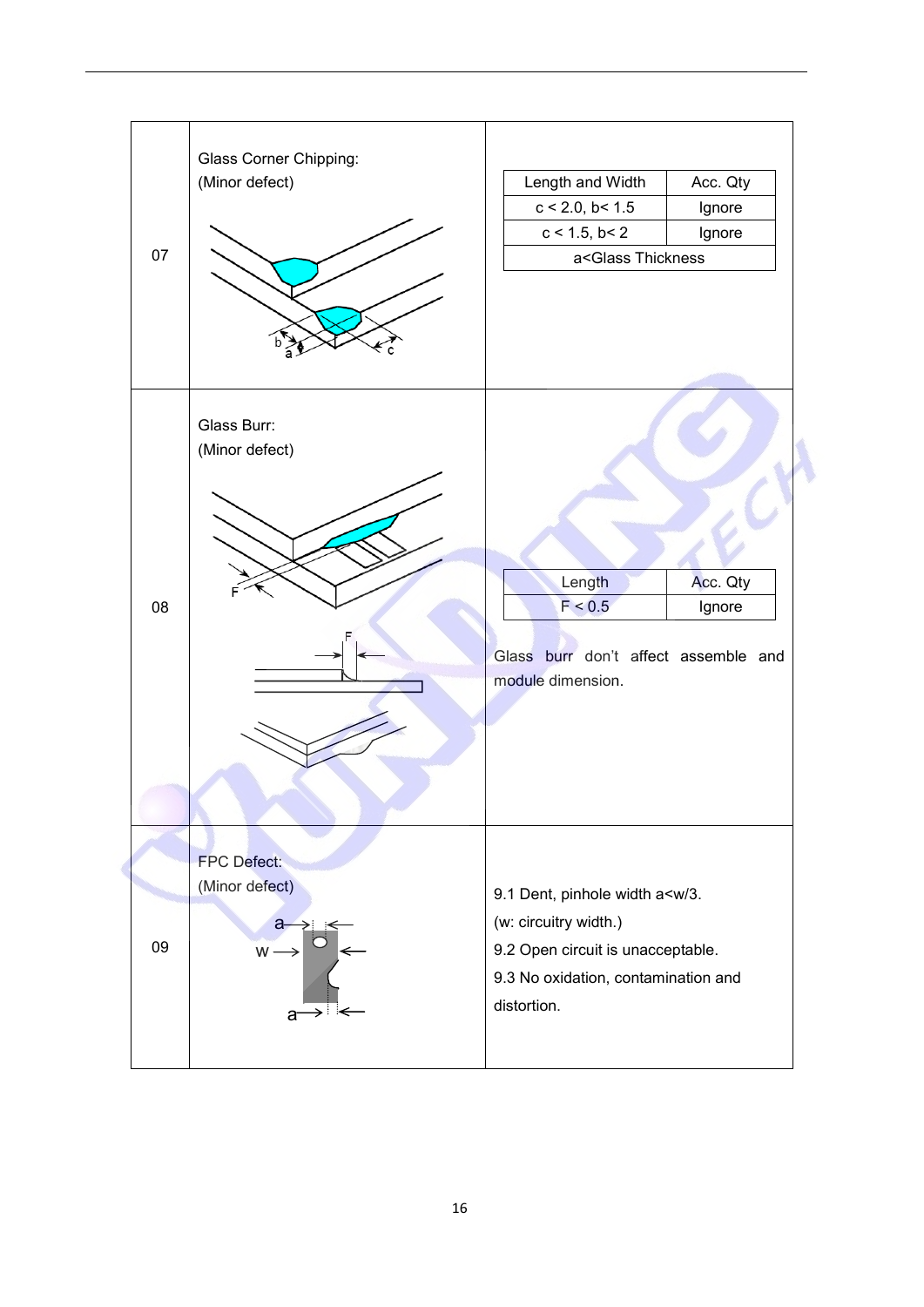|    |                            | <b>Diameter</b>                                                                                        | Acc. Qty       |  |  |
|----|----------------------------|--------------------------------------------------------------------------------------------------------|----------------|--|--|
| 10 | <b>Bubble on Polarizer</b> | $\phi \leq 0.20$                                                                                       | Ignore         |  |  |
|    | (Minor defect)             | $0.20 < \phi \leq 0.30$                                                                                | $\overline{2}$ |  |  |
|    |                            | $0.30 < \varphi$                                                                                       | None           |  |  |
|    |                            |                                                                                                        |                |  |  |
|    |                            |                                                                                                        |                |  |  |
| 11 |                            | Diameter                                                                                               | Acc. Qty       |  |  |
|    | Dent on Polarizer          | $\phi \leqslant 0.20$<br>$0.20 < \phi \leq 0.30$                                                       | Ignore<br>2    |  |  |
|    | (Minor defect)             | $0.30 < \phi$                                                                                          | None           |  |  |
|    |                            |                                                                                                        |                |  |  |
| 12 | Bezel                      | 12.1 No rust, distortion on the Bezel.<br>12.2 No visible fingerprints, stains or other contamination. |                |  |  |
|    |                            | D: Diameter W: width L: length                                                                         |                |  |  |
|    |                            | 13.1 Spot: D ≤ 0.20 is acceptable                                                                      |                |  |  |
|    |                            | 0.20 <d 0.3,="" 3<="" acceptable="" qty,="" td="" ≤=""></d>                                            |                |  |  |
|    |                            | 2dots are acceptable and the distance between defects should                                           |                |  |  |
|    |                            | more than 10 mm.                                                                                       |                |  |  |
|    | <b>Touch Panel</b>         | D>0.3 is unacceptable                                                                                  |                |  |  |
| 13 |                            | 13.2 Dent: D>0.30 is unacceptable                                                                      |                |  |  |
|    |                            |                                                                                                        |                |  |  |
|    |                            | 13.3 Scratch: W ≤ 0.03, L ≤ 10 is acceptable,                                                          |                |  |  |
|    |                            | 0.03 <w<math>\leq0.10, L<math>\leq</math>10, acceptable QTY, 3</w<math>                                |                |  |  |
|    |                            | Distance between 2 defects should more than 10 mm.                                                     |                |  |  |
|    |                            | W>0.10 is unacceptable.                                                                                |                |  |  |
|    |                            | 14.1 No distortion or contamination on PCB terminals.                                                  |                |  |  |
|    |                            | 14.2 All components on PCB must same as documented                                                     |                |  |  |
| 14 | <b>PCB</b>                 | on the BOM/component layout.                                                                           |                |  |  |
|    |                            | 14.3 Follow IPC-A-600F.                                                                                |                |  |  |
|    |                            |                                                                                                        |                |  |  |
| 15 | Soldering                  | Follow IPC-A-610C standard                                                                             |                |  |  |
|    |                            | The below defects must be rejected.                                                                    |                |  |  |
|    |                            | 16.1 Missing vertical / horizontal segment,                                                            |                |  |  |
|    | <b>Electrical Defect</b>   | 16.2 Abnormal Display.                                                                                 |                |  |  |
| 16 | (Major defect)             | 16.3 No function or no display.                                                                        |                |  |  |
|    |                            | 16.4 Current exceeds product specifications.                                                           |                |  |  |
|    |                            | 16.5 LCD viewing angle defect.                                                                         |                |  |  |
|    |                            | 16.6 No Backlight.                                                                                     |                |  |  |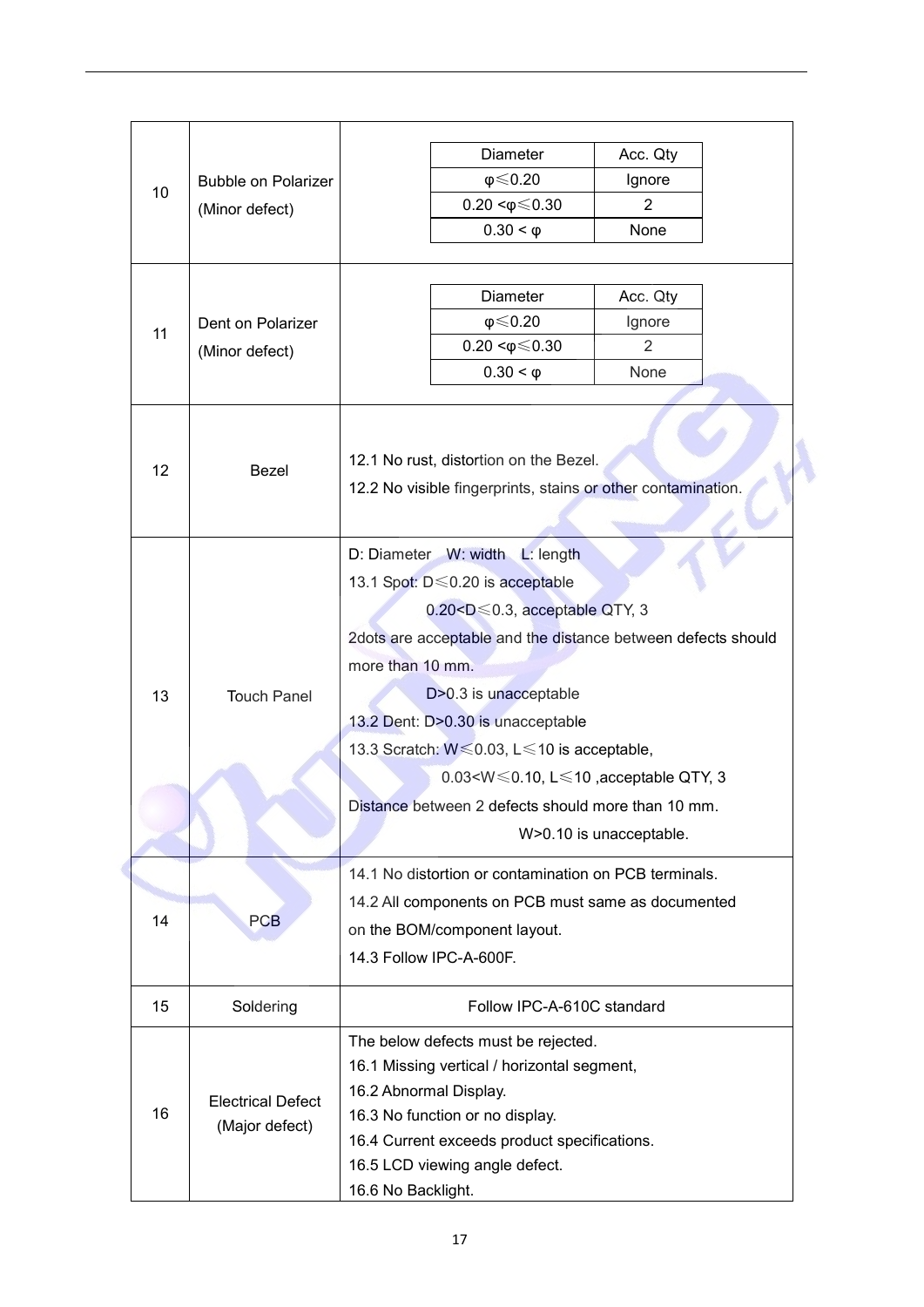|  | 16.7 Dark Backlight.                                                |
|--|---------------------------------------------------------------------|
|  | 16.8 Touch Panel no function.                                       |
|  | 16.9 Dark Dot – one Allowed.                                        |
|  | 16.10 Bright Dot - one Allowed.                                     |
|  | Remark:                                                             |
|  | 1. A pixel defect is acceptable if one color is none functional and |
|  | causes a bright dot. The display may have one case where one        |
|  | color is out and cause a dark dot.                                  |
|  | 2. Bright dot caused by scratch and foreign object accords to       |
|  | item 1.                                                             |

Remark: Visual and cosmetic defects are rejectable only if these fall within the LCD viewing area.

#### **12.5. Classification of Defects**

 12.5.1 Visual defects (Except no / wrong label) are treated as minor defect and electrical defect is major.

Ø.

12.5.2 Two minor defects are equal to one major in lot sampling inspection.

#### **12.6. Identification/marking criteria**

Any unit with illegible / wrong /double or no marking/ label shall be rejected.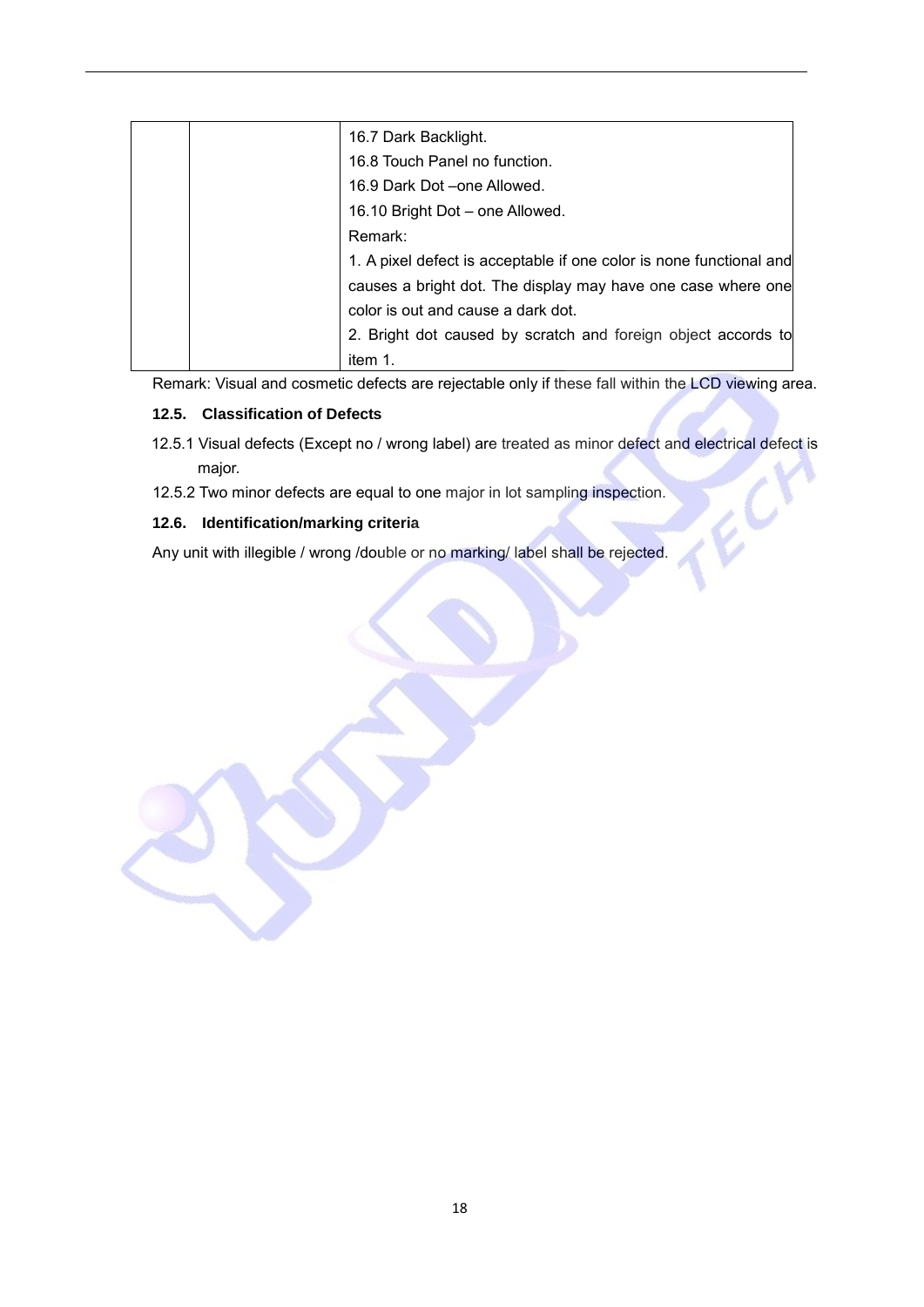## **13. Reliability Specification**

| Item                                                          | Condition                                                            | Cycle<br>Time | Quantity            | Remark  |  |
|---------------------------------------------------------------|----------------------------------------------------------------------|---------------|---------------------|---------|--|
| Constant Temp. and Constant<br><b>Humidity Operation Test</b> | +40 ± $3^{\circ}$ C,90 ± $3^{\circ}$ GRH                             | 120hrs        |                     | $*1$    |  |
| High Temp. Operation Test                                     | $+70 \pm 3$ °C                                                       | 120hrs        |                     |         |  |
| Low Temp. Operation Test                                      | $-20 \pm 3$ <sup>o</sup> C                                           | 120hrs        |                     |         |  |
| <b>Thermal Shock Test</b>                                     | $-20 \pm 3$ °C (30min)<br>+70 $\pm$ 3°C (30min)                      | 10cycles      |                     |         |  |
| ESD Test(end product)                                         | 150pF, 330 $\Omega$ , ±2KV, Contact                                  | 10times       |                     | $*2.*3$ |  |
|                                                               | 150pF, 330 $\Omega$ , ±6KV, Air                                      |               |                     |         |  |
| <b>Vibration Test</b><br>(for packaging)                      | Frequency: 10Hz to 55Hz to 10Hz,<br>Swing:1.5mm,time: X,Y,Z each 2H. | 6hrs          | One inner<br>carton | $*_{4}$ |  |

#### Note 1. For humidity test, DI water should be used.

Inspection Standard: Inspect after 1-2hrs storage at room temperature, the sample shall be free from the following defects:

- Air bubble in the LCD
- Seal Leakage
- Non-display
- **Missing Segment**
- **Glass Crack**
- IDD is greater than twice initial value.
- **•** Others as per QA Inspection Criteria
- Note 2. No defect is allowed after testing

The End Product ESD value is only indicative and depends on customer ESD protection design for the whole system

Note 3. ESD should be applied to LCD glass panel, not other areas (such as on IC and so on) IDD should be within twice initial value.

In case of malfunction defect caused by ESD damage, if it would be recovered to normal state after resetting, it would be judged as a good part.

Note 4. Only upon request.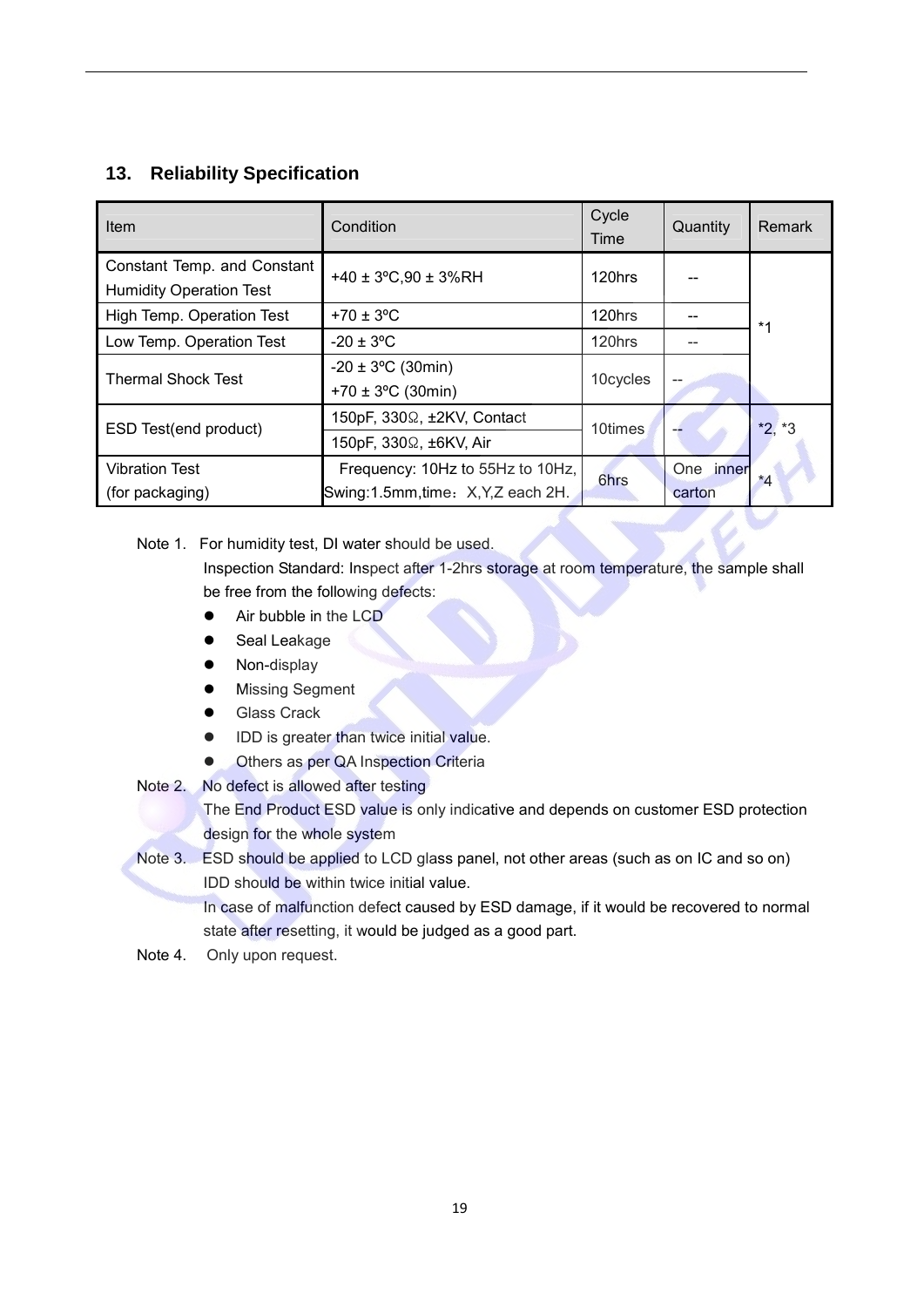## **14. Precautions**

#### **14.1. Safety**

- 14.1.1 The liquid crystal in the LCD is poisonous. Do not put it in your mouth. If the liquid crystal touches your skin or clothes, wash it off immediately using soap and water.
- 14.1.2 Since the liquid crystal cells are made of glass, do not apply strong impact on them. Handle with care.

#### **14.2. Handling**

- 14.2.1 Reverse and use within ratings in order to keep performance and prevent damage.
- 14.2.2 Do not wipe the polarizer with dry cloth, as it might cause scratch. If the surface of the LCD needs to be cleaned, wipe it swiftly with cotton or other soft cloth soaked with petroleum IPA, do not use other chemicals.

#### **14.3. Operation**

- 14.3.1 Do not drive LCD with DC voltage
- 14.3.2 Response time will increase below lower temperature
- 14.3.3 Display may change color with different temperature
- 14.3.4 Mechanical disturbance during operation, such as pressing on the display area, may cause the segments to appear "fractured".

#### **14.4. Static Electricity**

- 14.4.1 CMOS LSIs are equipped in this unit, so care must be taken to avoid the electro-static charge, by ground human body, etc.
- 14.4.2 The normal static prevention measures should be observed for work clothes and benches.
- 14.4.3 The module should be kept into anti-static bags or other containers resistant to static for storage.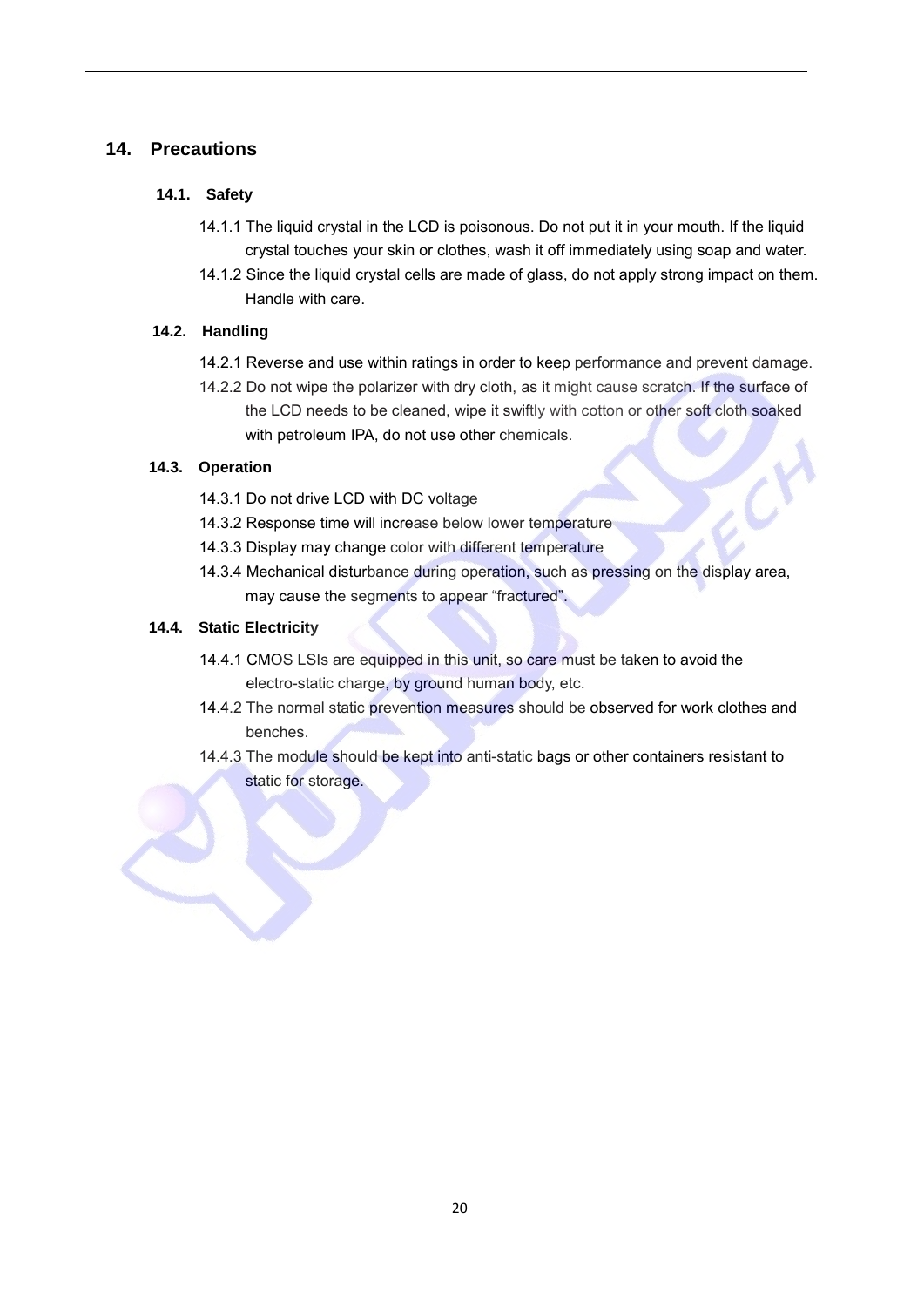



21